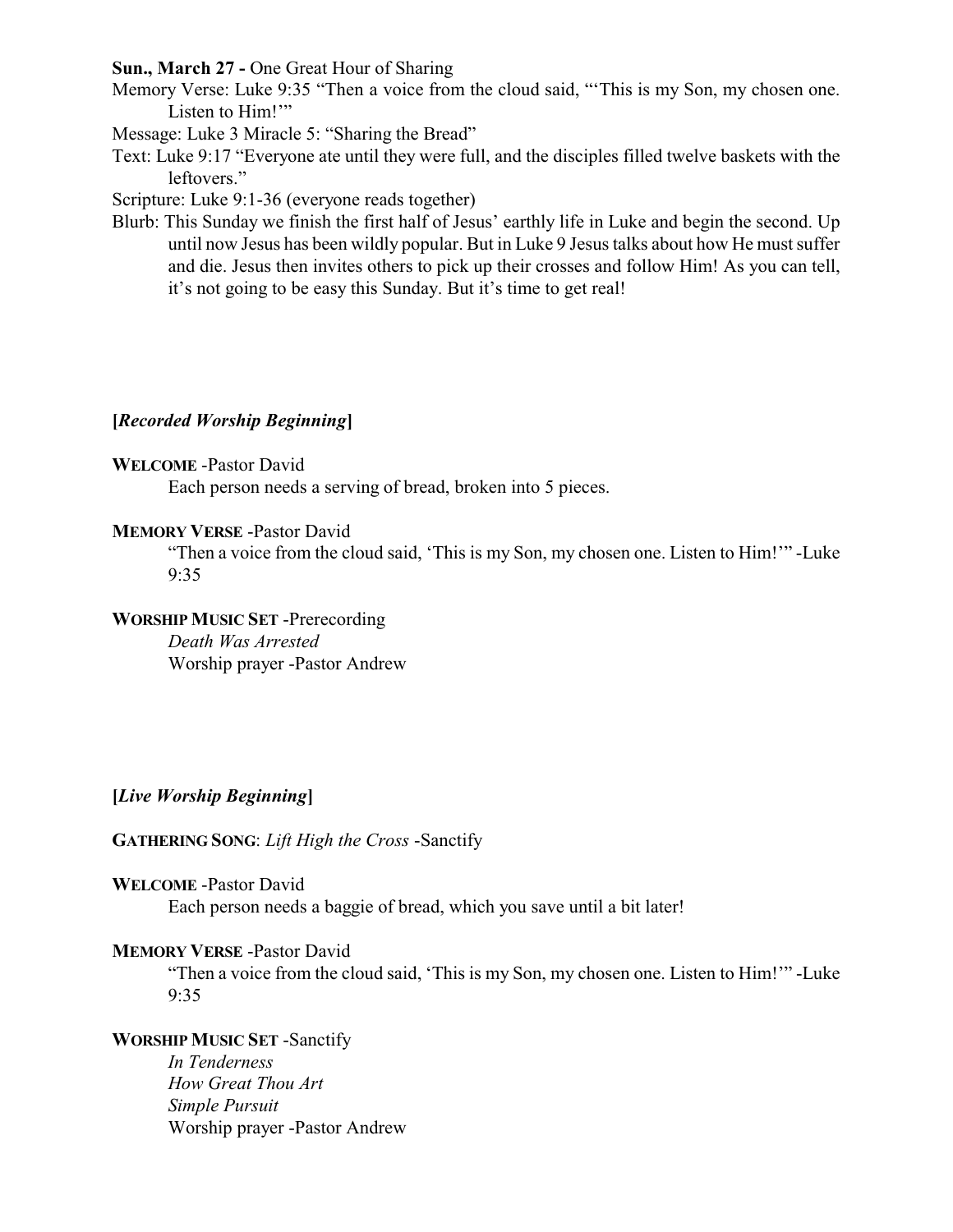**SERVE MOMENT:** "One Great Hour of Sharing" -Pastor Andrew

**PRAYERS** -Pastor Andrew

**GENERATIONAL BRIDGE** -Pastor Andrew

#### **MESSAGE: Luke 3 Miracle (Luke 7-9) 5: "Sharing the Bread"**

**PP#1:** Miracle 5: "Sharing the Bread"

"Everyone ate until theywere full, and the disciples filled twelve baskets with the leftovers." -Luke 9:17

"Miracle: Sharing the Bread." Luke 9:17 "Everyone ate until theywere full, and the disciples filled twelve baskets with the leftovers."

**PP#2:** *A collage of images for 1. Jesus sending out the 12, 2. Jesus feeding the 5,000, 3. Jesus' question "Who do you say I am?" and Jesus' Transfiguration, with* "Luke 9" *in the middle.*

Well, last week Pastor Cynthia took us on a brief holiday from our journey through Luke and took us to 1 John. But today we are back, and we find things are picking up speed. In this half chapter we have a string of five stories, four of which are favorite sermon passages. I'm guessing you've not only heard of most of these stories before, you've heard sermons on them...maybe even more than once. Well, I know I've preached on four of them here while with you these last 12 years.

So, five stories, Luke 9:1-36. There are baggies of bread for each of us today, notice there are *five* little loaves. Perhaps you can now guess what one of the stories is! And yes, today we come to be fed by Jesus, who is Himself the Bread of Life. At the beginning of His ministry, Jesus told Satan that people don't live by bread alone, but by the very Word of God. Today we come to feast on these five stories as God's word for us today, and we come to take Jesus as our Bread of Life.

**PP#3:** *Image of people (either like the disciples or like us today) eating (bread) around a fire.*

So, here's what I want to try to do. Let's be like the disciples who are following Jesus–who don't really understand it all very well–and try to notice some of the bigger ideas we see as we stay with Jesus over time. It's like we're at the end of a week with Jesus and we've gathered together, perhaps around a fire, perhaps while eating bread, and we talk through what we've been learning about Jesus and the Kingdom of God.

So, as we huddle, as we are reviewing around the campfire, we'll do five rounds. I'll introduce each story and give some background. Then we'll review the story together. Then we'll eat a piece of bread, then we'll each turn and really quick share with a neighbor something we noticed, we'll write it on our note sheets, and then I'll pull out a big idea, too. Five times. Okay?

So, we sit together having just spent a week with Jesus. We have Bibles in one hand and our bags of bread in the other, and a conversation partner nearby. Ready? Turn to Luke 9.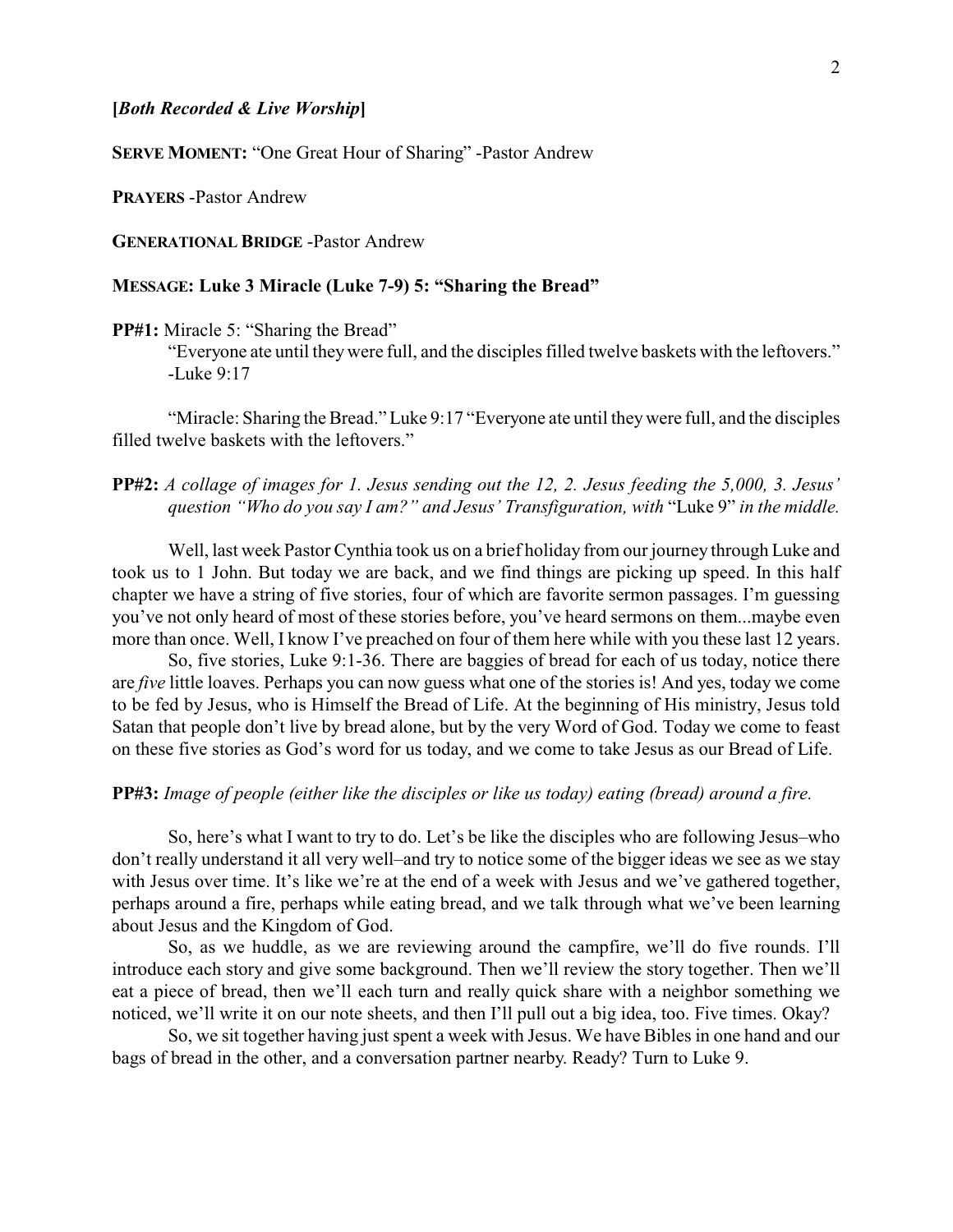**PP#4:** Jesus' 3 Galilee Tours

Luke  $4:43$  -1<sup>st</sup> Tour, Jesus w/the 4 Fishermen Luke  $8:1$  -2<sup>nd</sup> Tour, Jesus with the 12 Luke  $9:1$  -  $3<sup>rd</sup>$  Tour, Jesus and the 12 separate

The chapter begins with Jesus on His third ministry tour around Galilee. Flip back to Luke 4:43 to your note there "Jesus' 1<sup>st</sup> Galilee Tour" and add to the note: "Jesus with the 4 fishermen." Then turn to 8:1 to your note "Jesus'  $2<sup>nd</sup>$  Galilee Tour" and add the note: "Jesus with the 12." Then, here at Luke 9:1, make a note, "Jesus' 3<sup>rd</sup> Galilee Tour" and also write "Jesus and the 12 separate."

Jesus' earthly ministry was to usher in the Kingdom of God. He first calls the 4, then the 12 to travel with Him, but now in chapter 9, Jesus starts a new phase of His ministry. He equips and then sends out the 12 to go do His ministry on their own. I want you to catch this, not only because it shows how Jesus hands off His ministry to His followers–including us, this is what we are about: continuing the work that Jesus began of bringing in God's Kingdom–it also shows that things for them are starting to change dramatically. More on this when we climb the mountain.

#### **PP#5:** Luke 9:1-36 (CEB)

1 Jesus called the Twelve together and he gave them power and authority over all demons and to heal sicknesses. 2 He sent them out to proclaim God's kingdom and to heal the sick. 3 He told them, "Take nothing for the journey—no walking stick, no bag, no bread, no money, not even an extra shirt. 4 Whatever house you enter, remain there until you leave that place. 5 Wherever they don't welcome you, as you leave that city, shake the dust off your feet as a witness against them." 6 They departed and went through the villages proclaiming the good news and healing people everywhere.

So, Jesus equips them, by releasing to them some of His power and authority to heal, both physicallyand spiritually. He tells them not to take any provisions, because they have to learn to trust in the provision that God will provide along the way. And they are to stay where they are welcomed, and leave when not wanted. Off they go! You ready to join them?

So, take out one of your pieces of bread and hold it. This is God's Word, the Bread of Life. Join me in reading it together. Verse 1:

**"1 Jesus called the Twelve together and he gave them power and authority over all demons and to heal sicknesses. 2 He sent them out to proclaim God's kingdom and to heal the sick. 3 He told them, 'Take nothing for the journey—no walking stick, no bag, no bread, no money, not even an extra shirt. 4 Whatever house you enter, remain there until you leave that place. 5 Wherever they don't welcome you, as you leave that city, shake the dust off your feet as a witness against them.' 6 They departed and went through the villages proclaiming the good news and healing people everywhere."**

So, now we eat that piece of bread. As we do, we consider–and share–what does this mean? Really quick, turn to your neighbor and share one thing you noticed, one thing that stood out to you. Go ahead. Talk while you chew!

[*Everyone shares.*]

Very good! We're eating and talking about Jesus.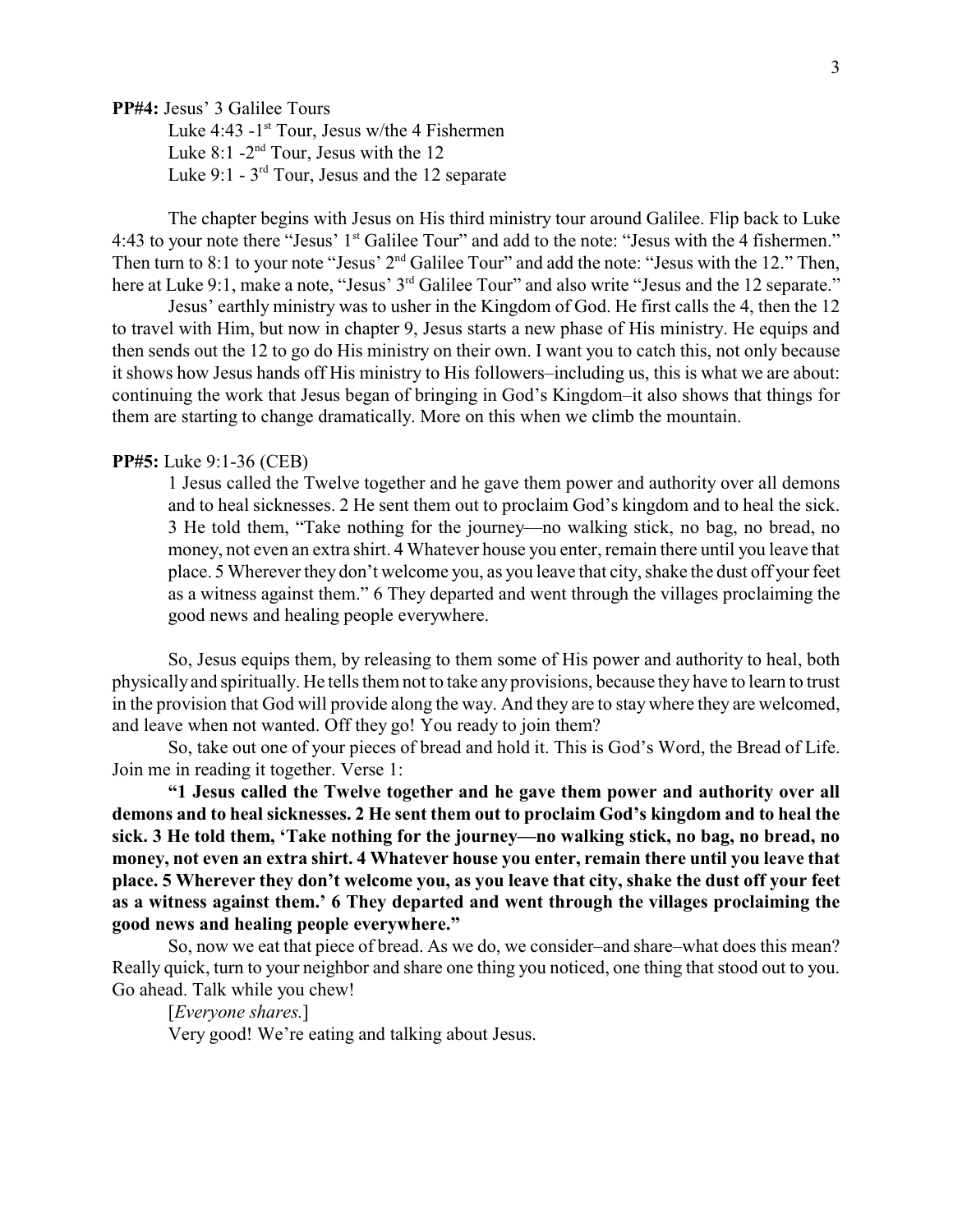**PP#6:** Sharing the Bread (Luke 9:1-36)

- 1. [*Write in a key insight.*]
	- How is my Bread (Jesus) sharing?
- $2. -$
- $3. -$
- $4. -$
- 5. -

Take out your sermon note sheet, number it 1-5 down the left. Next to number 1, write down a key insight. [*Pause.*]

I have one, too. You see, Jesus is the Bread of Life, right? And we have Him for ourselves. But the Kingdom of God isn't just about us. It's for others, too. We haven't just come to receive, we've joined a movement. When we choose to follow Jesus, He asks us to share the Bread with others. So, big idea: how have you been doing in your sharing Jesus with others? Maybe you need to make some physical bread to share as a conversation starter!

## **PP#7:** Luke 9:1-36 (CEB)

7 Herod the ruler heard about everything that was happening. He was confused because some people were saying that John had been raised from the dead, 8 others that Elijah had appeared, and still others that one of the ancient prophets had come back to life. 9 Herod said, "I beheaded John, so now who am I hearing about?" Herod wanted to see Him.

So, the twelve are off traveling around–Mark 6:7 tells us Jesus sent them off in pairs–and Jesus is traveling around, too. I'm guessing the women are with Jesus. And there are crowds still around Him. Now, Herod Antipas, technically "tetrarch" or translated "ruler" here, the puppet king the Romans put in Galilee, was hearing about Him. Luke doesn't include the story, but Herod just had John the Baptist beheaded. Make a note to verse 7 and write "See Matt. 14:1-12."

So, take out a second piece of bread and hold it. This is God's Word, the Bread of Life. Join me in reading it together. Verse 7:

**"7 Herod the ruler heard about everything that was happening. He was confused because some people were saying that John had been raised from the dead, 8 others that Elijah had appeared, and still others that one of the ancient prophets had come back to life. 9 Herod said, 'I beheaded John, so now who am I hearing about?" Herod wanted to see Him.**

So, now we eat that piece of bread. As we do, we consider–and share–what does this mean? Really quick, turn to your neighbor and share one thing you noticed, one thought you had. Go ahead. Again, chew with your mouth open!

[*Everyone shares.*]

Very good! We're eating bread and talking about God's Bread.

**PP#8:** Sharing the Bread (Luke 9:1-36)

- 1. [*Write in a key insight.*]
	- How is my Bread (Jesus) sharing?
- 2. [*Write in a key insight.*]

- Others/powers are confused by Jesus

- $3. -$
- $4. -$
- $5. -$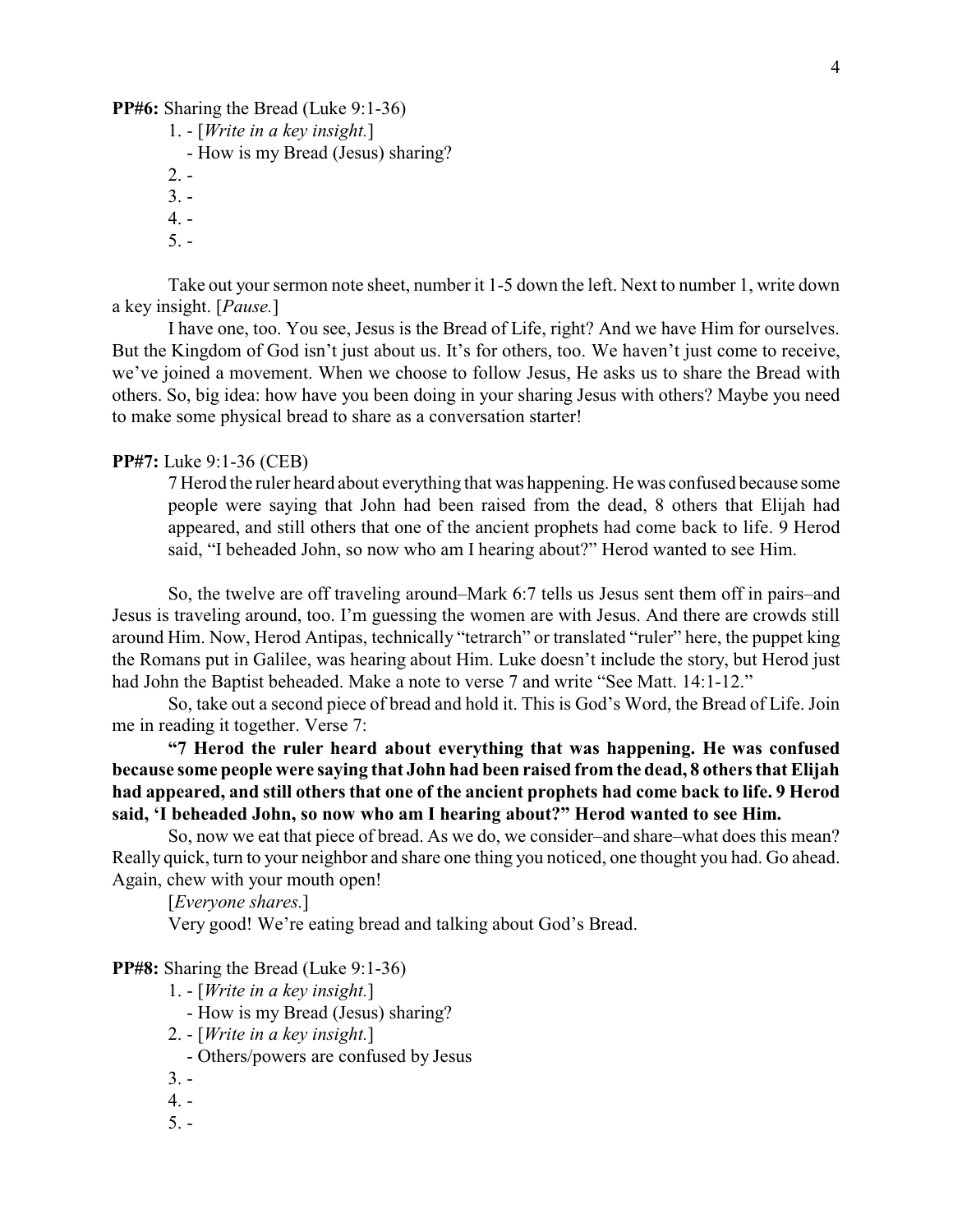Write down a key insight on your note sheet, under number two. [*Pause.*]

Got it? I have one, too. Others, especially the powers that rule the world, are confused about Jesus. Not everyone receives well the Bread we share. Remember Jesus instructed The 12 to walk away if rejected? Same is true for us. Don't necessarily expect a favorable reception in the world, even when offering the Bread of Life they desperately need. Expect rejection. It's okay. Keep trying. And beware that they may be curious, but not necessarily for the right reasons, like Herod! By the way, Herod eventually does meet Jesus, but to no avail. Make a note to verse 9, "See Luke 23:8." Oh, and hang on to verse 8 until we get to verse 30 where Elijah and Moses actually do appear!

#### **PP#9:** Luke 9:1-36 (CEB)

10 When the apostles returned, they described for Jesus what they had done. Taking them with Him, Jesus withdrew privately to a city called Bethsaida. 11 When the crowds figured it out, they followed him. He welcomed them, spoke to them about God's kingdom, and healed those who were sick.

12 When the day was almost over, the Twelve came to Him and said, "Send the crowd away so that they can go to the nearby villages and countryside and find lodging and food, because we are in a deserted place."

Well, in verse 10 The 12 return from their initial ministries, and Jesus then leads them off on retreat to debrief. But before long, the crowds find them.

So, take out a third piece of bread and hold it. This is God's Word, the Bread of Life. Join me in reading it together. Verse 10:

**"10 When the apostles returned, they described for Jesus what they had done. Taking them with Him, Jesus withdrew privately to a city called Bethsaida. 11 When the crowds figured it out, they followed him. He welcomed them, spoke to them about God's kingdom, and healed those who were sick.**

**"12 When the day was almost over, the Twelve came to Him and said, 'Send the crowd away so that they can go to the nearby villages and countryside and find lodging and food, because we are in a deserted place.'"**

#### **PP#10:** Luke 9:1-36 (CEB)

13 He replied, "You give them something to eat."

But they said, "We have no more than five loaves of bread and two fish—unless we go and buy food for all these people." 14 (They said this because about five thousand men were present.)

Jesus said to His disciples, "Seat them in groups of about fifty." 15 They did so, and everyone was seated. 16 He took the five loaves and the two fish, looked up to heaven, blessed them, and broke them and gave them to the disciples to set before the crowd. 17 Everyone ate until they were full, and the disciples filled twelve baskets with the leftovers.

#### **"13 He replied, 'You give them something to eat.'**

**"But they said, 'We have no more than five loaves of bread and two fish—unless we go and buy food for all these people.' 14 (They said this because about five thousand men were present.)**

**"Jesus said to His disciples, "Seat them in groups of about fifty." 15 They did so, and everyone was seated. 16 He took the five loaves and the two fish, looked up to heaven, blessed**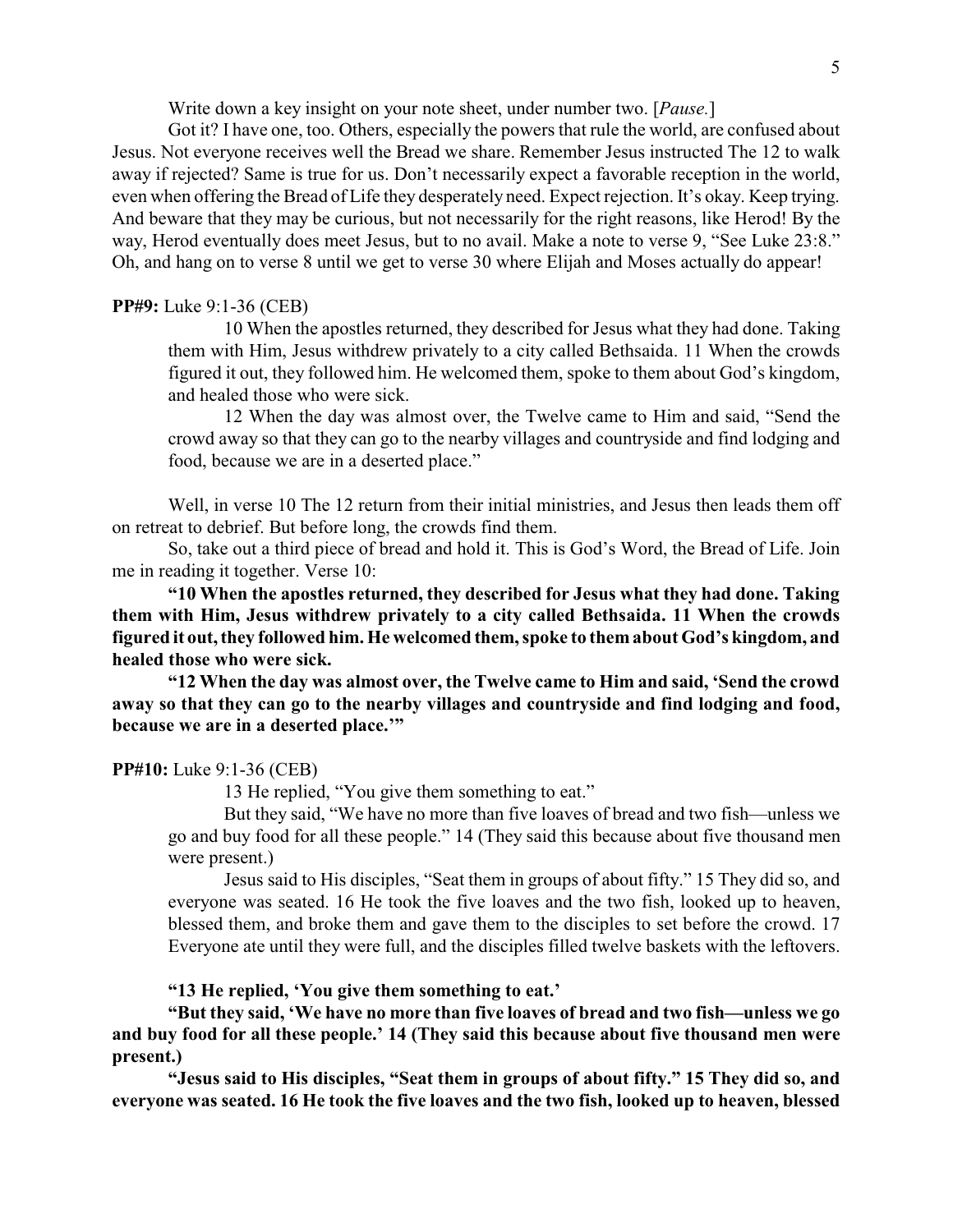## **them, and broke them and gave them to the disciples to set before the crowd. 17 Everyone ate until they were full, and the disciples filled twelve baskets with the leftovers."**

So, now we join with that crowed. Take your bread and break it like Jesus did and then eat it. As we do, we consider–and share–what does this mean? Really quick, turn to your neighbor and share one insight, one thing that stood out to you.

## [*Everyone shares.*]

We're eating bread while listening to the Bread of Life, like those in the miracle! Write down a key insight on your note sheet, under number three. [*Pause*.]

#### **PP#11:** Luke 9:1-36 (CEB)

10 When the apostles returned, they described for Jesus what they had done. Taking them with Him, Jesus withdrew privately to a city called Bethsaida. 11 When the crowds figured it out, they followed him. He welcomed them, spoke to them about God's kingdom, and healed those who were sick.

12 When the day was almost over, the Twelve came to Him and said, "Send the crowd away so that they can go to the nearby villages and countryside and find lodging and food, because we are in a deserted place."

Got it? A couple little notes here. Verse 11, notice how even though Jesus was trying to meet with The 12 privately, He still welcomed the others when they found Him. We need to be more like Jesus and have extra grace to welcome others even when we didn't seek them out! And Jesus, then, continued on His 3<sup>rd</sup> tour of Galilee, now with The 12. This miracle, the Feeding of the 5,000, is the only miracle Jesus performed that's recorded in all four of the Gospels. It's important to see Jesus as the Giver of the Bread of Life.

#### **PP#12:** Luke 9:1-36 (CEB)

13 He replied, "You give them something to eat."

But they said, "We have no more than five loaves of bread and two fish—unless we go and buy food for all these people." 14 (They said this because about five thousand men were present.)

Jesus said to His disciples, "Seat them in groups of about fifty." 15 They did so, and everyone was seated. 16 He took the five loaves and the two fish, looked up to heaven, blessed them, and broke them and gave them to the disciples to set before the crowd. 17 Everyone ate until they were full, and the disciples filled twelve baskets with the leftovers.

Verse 13, can you feel the shock when Jesus told them to feed them? I mean, remember, He had given them His power to do miracles, right? But they aren't very confident yet. That'd be me! Verse 14 suggests that if there were 5,000 *men*, perhaps there were also 5,000 women and maybe 5,000 children, too? So, perhaps 10-15 thousand people! But having them sit in groups of 50 hearkened back to Exodus 18:21 when the Israelites were in camps in the wilderness under Moses. Pretty cool! And one more: Verse 16, there's a connection here, with the way Jesus prays and breaks the bread and hands it around, to the Last Supper. Make a note, "See Luke 22:19."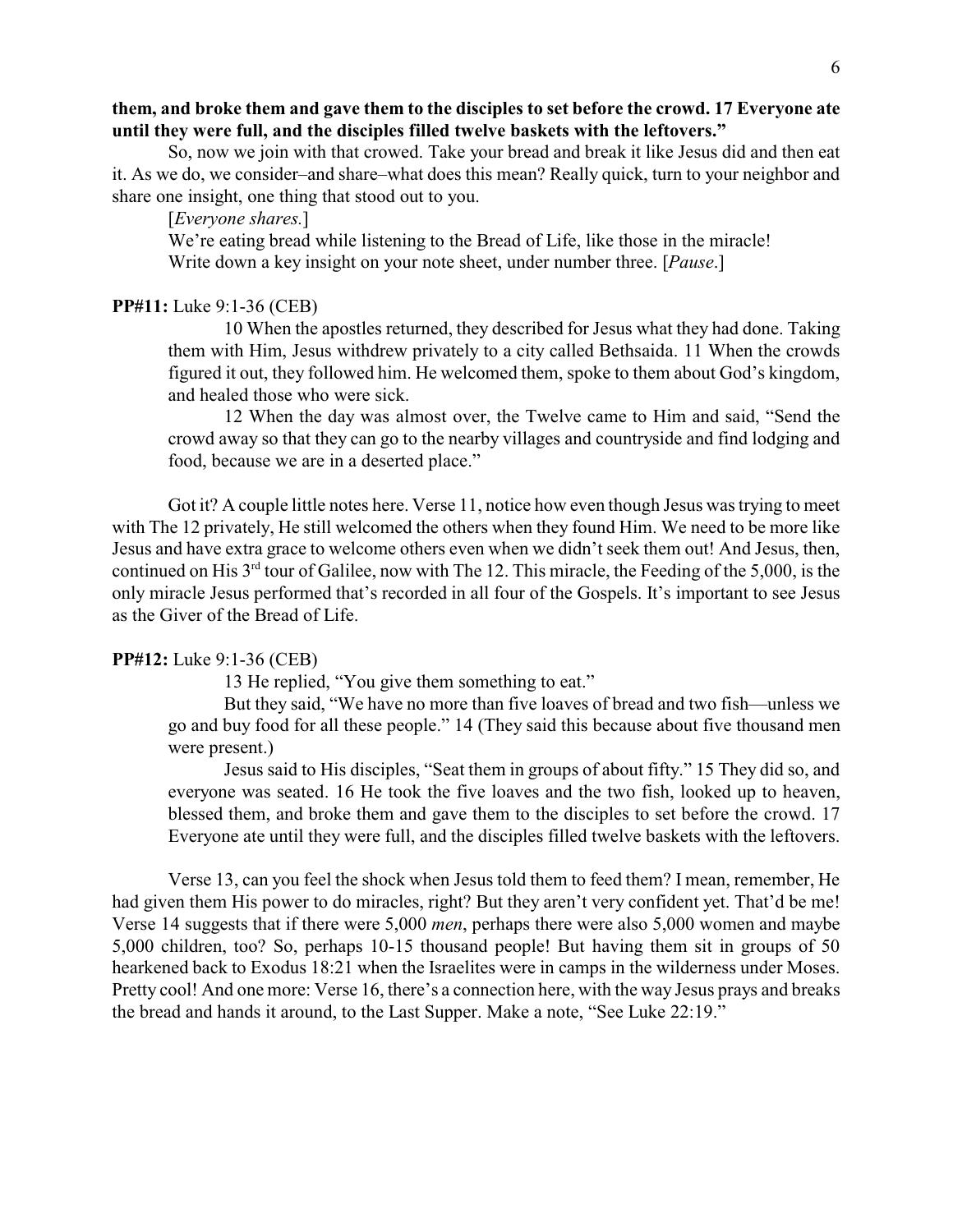**PP#13:** Sharing the Bread (Luke 9:1-36)

- 1. [*Write in a key insight.*]
	- How is my Bread (Jesus) sharing?
- 2. [*Write in a key insight.*]
	- Others/powers are confused by Jesus
- 3. [*Write in a key insight.*]
	- When God feeds, there's always more than enough!
- $4. -$

 $5. -$ 

But, the main application that Isee here comes in the very last verse, verse 17. The bread that Jesus shares symbolizes His provision, both physicallyand spiritually. There is enough for everyone, and there is more than enough! There are leftovers! I just love this! When God feeds, there's always extra! And these leftovers symbolize Jesus' calling to go and keep sharing. It's like my mother, who grew up in The Depression: you never waste food! If you have extra, you go on a mission to find someone to feed. And let me tell you, she wouldn't stop until it got eaten. What a great image for us, as Jesus is our Bread of Life, of how we have been given so much more than we can want, and how we must keep going out to usher in God's Kingdom and share with still others. What a powerful visual for what the Church is all about! Maybe this is why all four Gospel accounts tell this.

#### **PP#14:** Luke 9:1-36 (CEB)

18 Once when Jesus was praying by Himself, the disciples joined Him, and He asked them, "Who do the crowds say that I am?"

19 They answered, "John the Baptist, others Elijah, and still others that one of the ancient prophets has come back to life."

20 He asked them, "And what about you? Who do you say that I am?" Peter answered, "The Christ sent from God."

21 Jesus gave them strict orders not to tell this to anyone. 22 He said, "The Son of Man must suffer many things and be rejected—by the elders, chief priests, and the legal experts—and be killed and be raised on the third day."

Well, according to Matthew 16:13, by now Jesus and His disciples are way up in the north, near a town called Caesarea Philippi.

So, take out your fourth piece of bread and hold it. This is God's Word, the Bread of Life. Join me in reading it together. Verse 18:

**"18 Once when Jesus was praying by Himself, the disciples joined Him, and He asked them, 'Who do the crowds say that I am?'**

**"19 They answered, 'John the Baptist, others Elijah, and still others that one of the ancient prophets has come back to life.'**

**"20 He asked them, 'And what about you? Who do you say that I am?' Peter answered, 'The Christ sent from God.'**

**"21 Jesus gave them strict orders not to tell this to anyone. 22 He said, 'The Son of Man must suffer many things and be rejected—by the elders, chief priests, and the legal experts—and be killed and be raised on the third day.'"**

All right, pause here a moment. In your list of "Jesus Praying in Luke," add verse "9:18 Praying alone."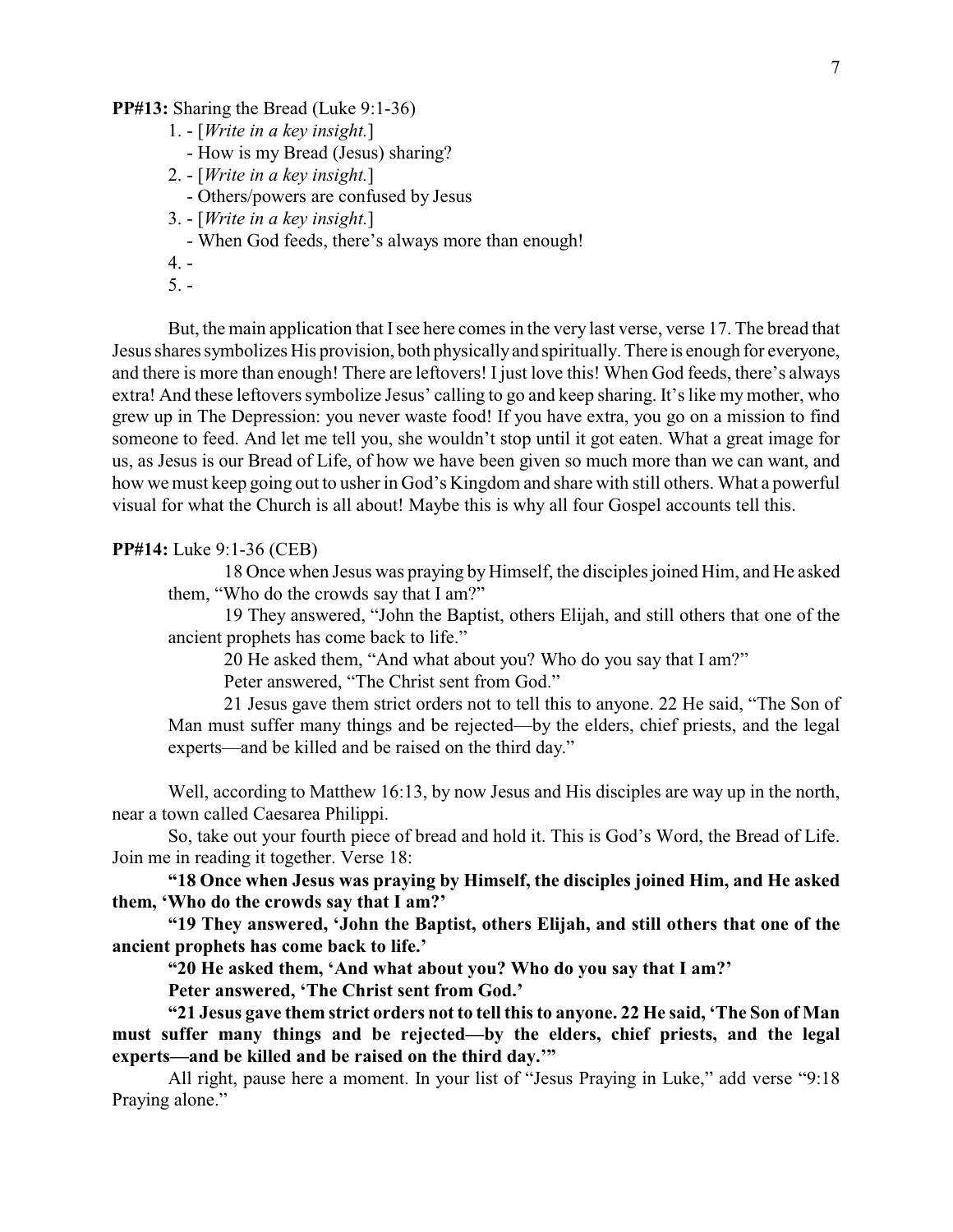## [Flip Chart List: Jesus Praying in Luke: 3:21 Baptism 5:15 Withdrew 6:12 Discernment 9:18 Praying alone

We see this is a regular, common practice of Jesus. And it says that the disciples joined Him. Make a note to verse 18 saying, "Me too!" This is especially true for Lent, as we are taking extra time to join Jesus in prayer. We learn who the crowds think Jesus might be, the same as they had reported to Herod up in verse 8. Draw an arrow from verse 19 to verse 8. Everyone's confused. But the crucial question comes in verse 20, a question we each must ask. Make a note to verse 20 asking, "What's my answer?" I hope you've heard a sermon on this passage. Every pastor must preach on this! Peter comes through with the right answer, at least for now. Jesus tells them not to say it too loudly because this can only be understood when we see the Christ suffering. Make a note to verse 22, "The Christ must suffer." And then Jesus plainly explains His passion, death and resurrection. The angel even references this to them on Easter. Make a note to verse 22 saying, "Quoted in Luke 24:7." But judging from their disbelief when it happened, their hearing wasn't too good at the moment!

But right here, at this key juncture in Luke's story, Jesus turns to the crowds and tells them plainly that following Him is not all about getting lots of bread and miracles and benefits. Actually, it's costly and means great self-sacrifice.

#### **PP#15:** Luke 9:1-36 (CEB)

23 Jesus said to everyone, "All who want to come after me must say no to themselves, take up their cross daily, and follow me. 24 All who want to save their lives will lose them. But all who lose their lives because of me will save them. 25 What advantage do people have if they gain the whole world for themselves yet perish or lose their lives? 26 Whoever is ashamed of me and my words, the Son of Man will be ashamed of that person when He comes in His glory and in the glory of the Father and of the holy angels. 27 I assure you that some standing here won't die before they see God's kingdom."

#### *Still holding your bread*, we keep reading. Verse 23:

**"23 Jesus said to everyone, 'All who want to come after me must say no to themselves, take up their cross daily, and follow me. 24 All who want to save their lives will lose them. But all who lose their lives because of me will save them. 25 What advantage do people have if they gain the whole world for themselves yet perish or lose their lives? 26 Whoever is ashamed of me and my words, the Son of Man will be ashamed of that person when He comes in His glory and in the glory of the Father and of the holy angels. 27 I assure you that some standing here won't die before they see God's kingdom.'"**

So, finally!, eat your bread, and consider–and share–what does this mean? Turn to your neighbor and share one thing you noticed, one thing that stood out to you.

## [*Everyone shares.*]

We're eating bread that's hard to swallow this time, aren't we?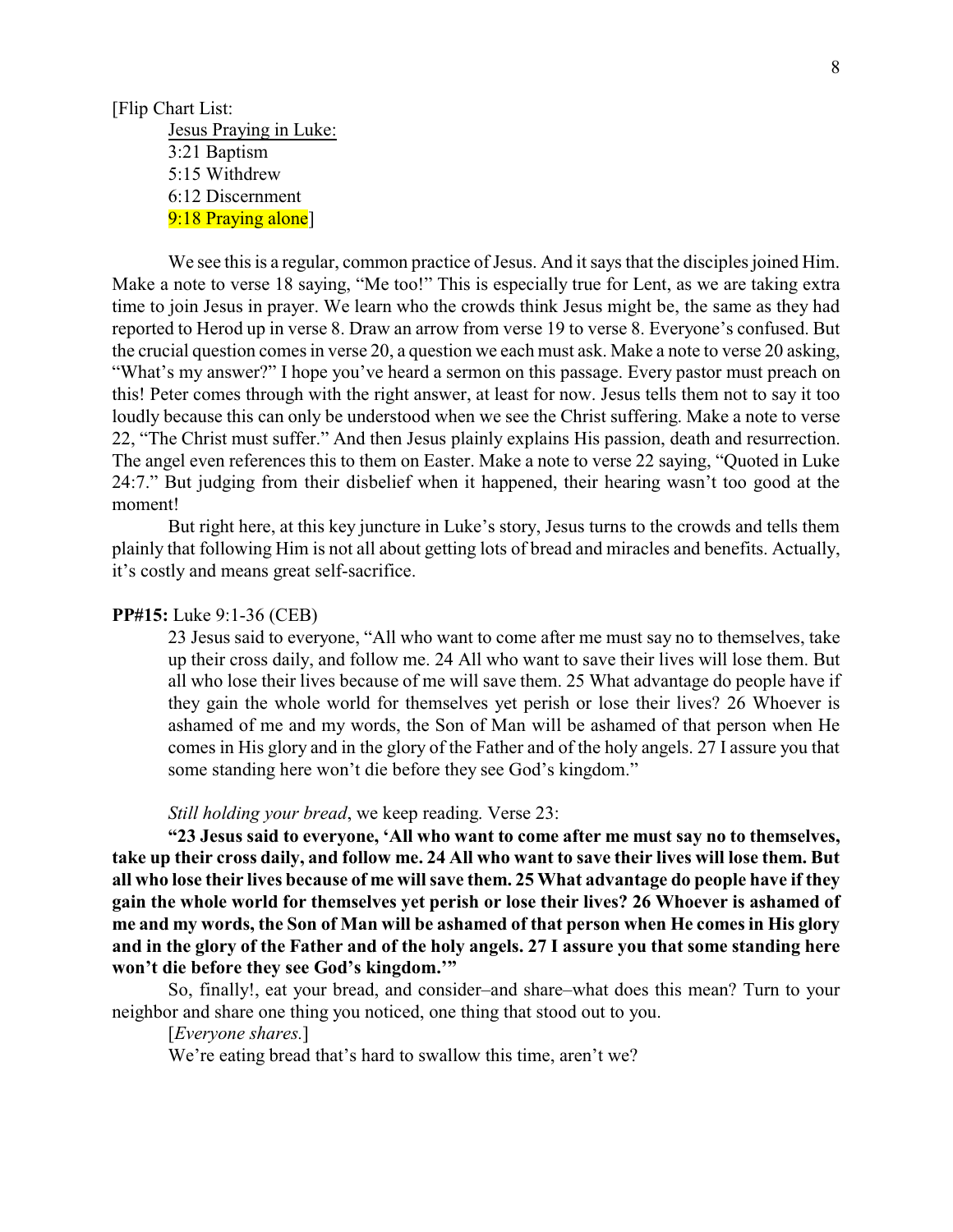#### **PP#16:** Sharing the Bread (Luke 9:1-36)

- 1. [*Write in a key insight.*]
	- How is my Bread (Jesus) sharing?
- 2. [*Write in a key insight.*]
	- Others/powers are confused by Jesus
- 3. [*Write in a key insight.*]
	- When God feeds, there's always more than enough!
- 4. [*Write in a key insight.*]
- True discipleship means dying to self
- 5. -

Write down a key insight on your note sheet, under number four. [*Pause*.]

There are crosses for everyone: for Jesus *and* for each of His followers. Not many of us actually die on crosses, thank the good Lord! But we must all die to self. This is a key component of true discipleship that is just so hard to swallow...and keep remembering. Make a note to verse 24 where Jesus says, "All who want to save their lives will lose them" saying, "Most quoted saying of Jesus." This is the only quote of Jesus in all four Gospels, and in Matthew and Luke Jesus says it twice. That makes this the most recorded quote of Jesus in the Bible. To get the true Bread of Life, we have to drop the other, empty bread that we think tastes better. This is the biggest challenge of the Christian life, I think, and the recurring point of Lent every year. *We have to die to self.* Oh how hard that is, and how sneakily selfishness creeps back in, even while we're watching for it. It was no easier for them in that day, either. This verse marks the transition from Jesus' popularity, to Jesus' rejection. The crowds now start to shrink and fewer people follow Him.

Verse 27 is confusing. Evidently, if you look at John 21:23, it was misunderstood by The 12 as well. Most likely it is referring to the Transfiguration, which although it's Luke's next story, it occurs about a week later. And the Transfiguration sets off the second half of Luke's Jesus story. Make a note to verse 28 and say "Compare Transfiguration to Baptism, see Luke 3:21." Jesus' first half of ministry starts with His baptism, swells with popularity and ends with a prediction of His death and resurrection. The second half of Jesus' ministry starts with His Transfiguration, swells with rejection and ends with His actual death and resurrection.

#### **PP#17:** Luke 9:1-36 (CEB)

28 About eight days after Jesus said these things, He took Peter, John, and James, and went up on a mountain to pray. 29 As He was praying, the appearance of His face changed and His clothes flashed white like lightning. 30 Two men, Moses and Elijah, were talking with Him. 31 They were clothed with heavenly splendor and spoke about Jesus' departure, which He would achieve in Jerusalem. 32 Peter and those with him were almost overcome by sleep, but they managed to stay awake and saw His glory as well as the two men with Him.

So, take your last piece of bread and let's read together. Verse 28:

**"28 About eight days after Jesus said these things, He took Peter, John, and James, and went up on a mountain to pray. 29 As He was praying, the appearance of His face changed and His clothes flashed white like lightning. 30 Two men, Moses and Elijah, were talking with Him. 31 They were clothed with heavenly splendor and spoke about Jesus' departure, which He would achieve in Jerusalem. 32 Peter and those with him were almost overcome by sleep, but they managed to stay awake and saw His glory as well as the two men with Him."**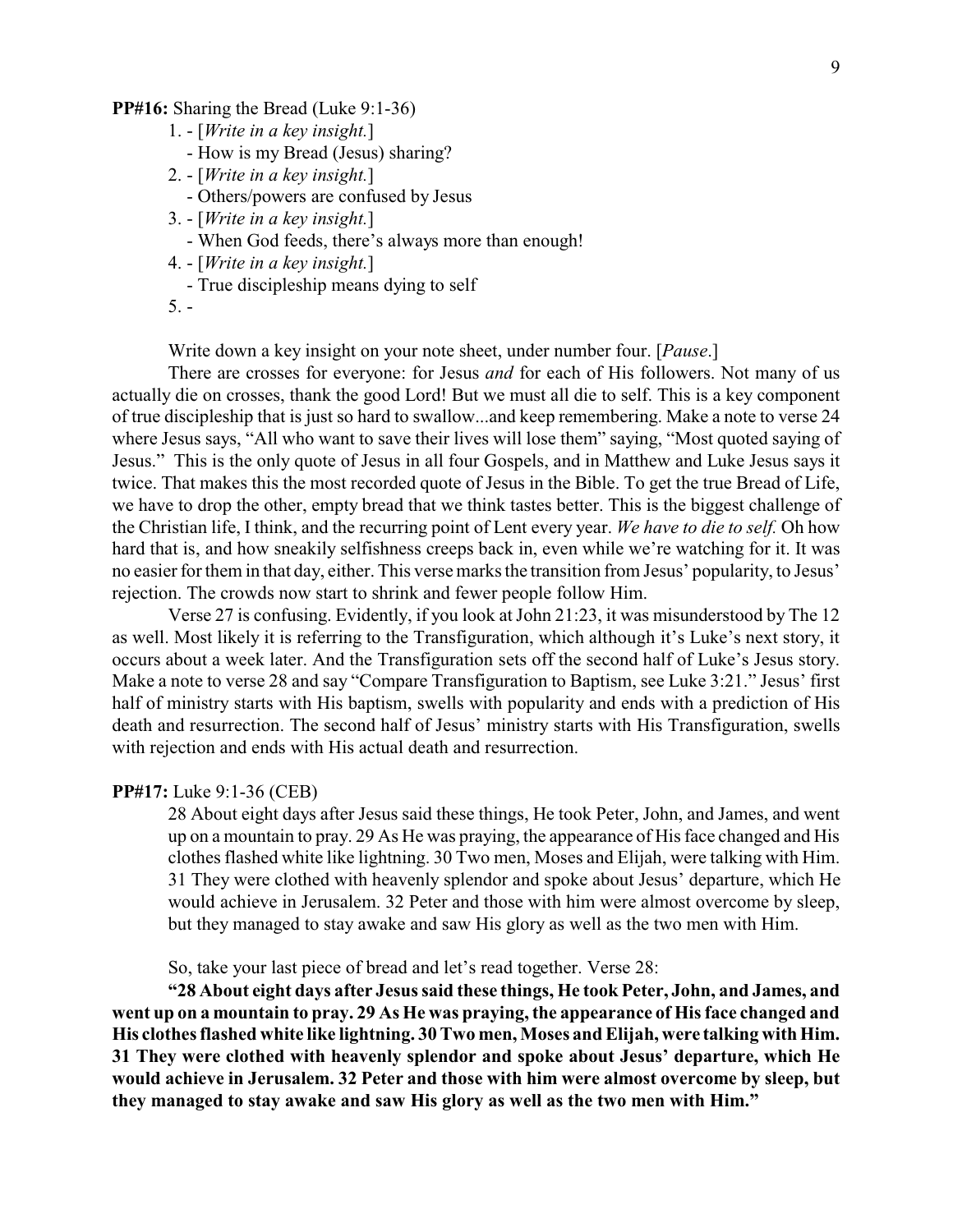Okay, pause here again for a couple of details. The mountain here probably is Mount Hermon, up in the north. Think Moses: we meet God on mountains. Notice again Jesus' inner circle: Peter, James and John, in verse 28. And Jesus is praying again! Make another entry in your list.

[Flip Chart List:

Jesus Praying in Luke: 3:21 Baptism 5:15 Withdrew 6:12 Discernment 9:18 Praying alone 9:28-29 Transfiguration

We call this Jesus' Transfiguration because His appearance changed before their very eyes. Having committed that He would go die on the cross, His true, *divine* identity radiates through. Moses and Elijah–the Law giver and prince of the prophets, appear with Jesus, showing that Jesus fulfills the Law and Prophets. Draw an arrow up to verses 19 and 8. They were talking about how Jesus' death and resurrection would fulfill His earthly purpose as the Messiah, the Son of Man, and that after that He would return to glory. Evidently this all happened in the middle of the night.

#### **PP#18:** Luke 9:1-36 (CEB)

33 As the two men were about to leave Jesus, Peter said to Him, "Master, it's good that we're here. We should construct three shrines: one for you, one for Moses, and one for Elijah"—but he didn't know what he was saying. 34 Peter was still speaking when a cloud overshadowed them. As they entered the cloud, they were overcome with awe.

35 Then a voice from the cloud said, "This is my Son, my chosen one. Listen to Him!" 36 Even as the voice spoke, Jesus was found alone. They were speechless and at the time told no one what they had seen.

We keep reading, verse 33:

**"33 As the two men were about to leave Jesus, Peter said to Him, 'Master, it's good that we're here. We should construct three shrines: one for you, one for Moses, and one for Elijah'—but he didn't know what he was saying. 34 Peter was still speaking when a cloud overshadowed them. As they entered the cloud, they were overcome with awe.**

**"35 Then a voice from the cloud said, 'This is my Son, my chosen one. Listen to Him!' 36 Even as the voice spoke, Jesus was found alone. They were speechless and at the time told no one what they had seen."**

So, eat your last bread, and share: what do you see here this could mean? Turn to your neighbor and share one more time one thing you are thinking.

[*Everyone shares*.]

All right, good sharing! You're getting the hang of this.